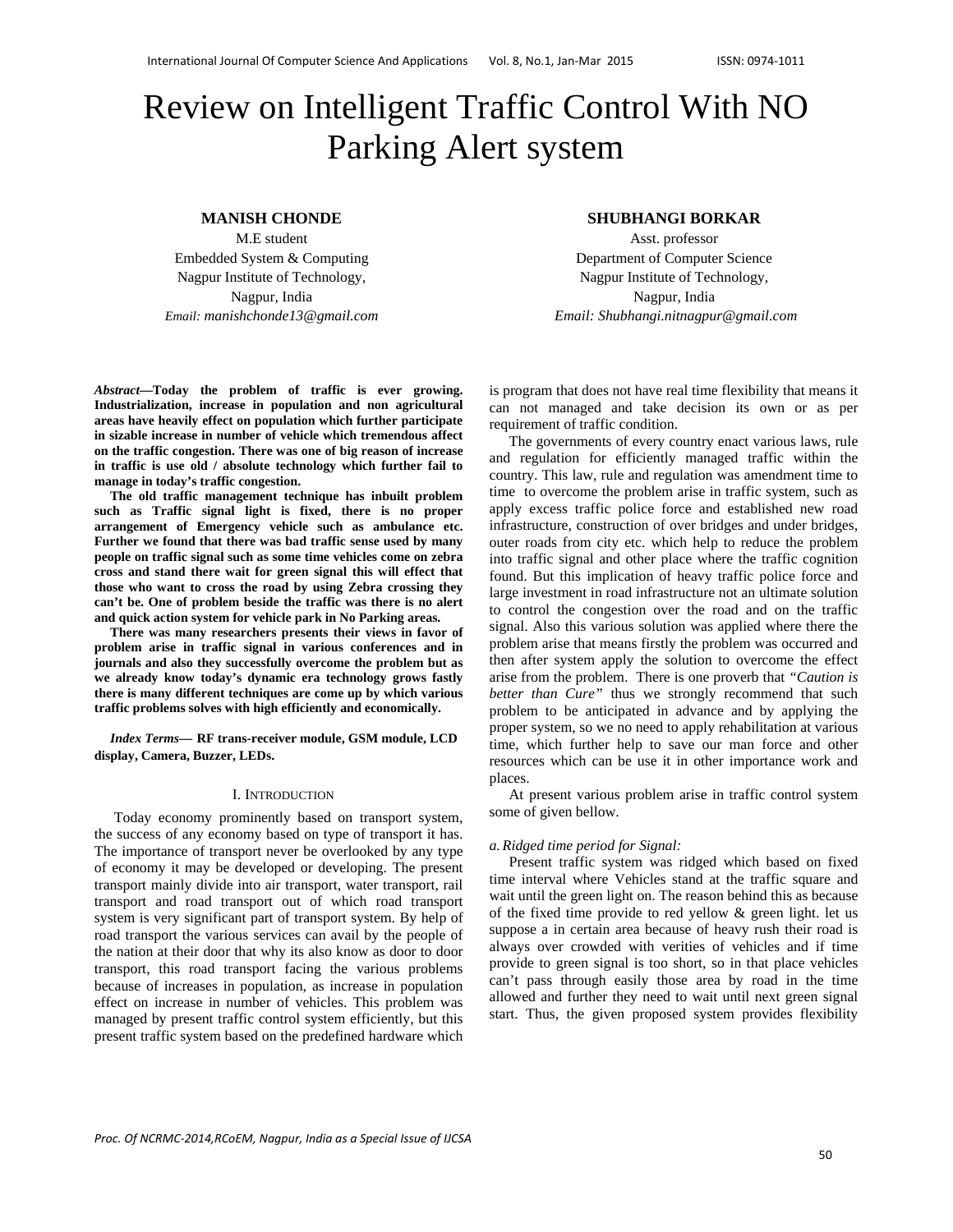time interval for traffic lights according to crowd of vehicles present at each side of traffic signal.

*b.Improper handling occurrence of an emergency vehicle:* 

The emergency vehicle such as ambulance, fire brigade and police van will be stuck especially at the traffic light junction because no special facility given by traffic signal to cross the traffic square. The proposed system handles the occurrence of emergency vehicle.

# *c. Inavailability of System to handling the bad traffic sense:*

Many time we found that many people not follow the traffic rule on traffic signal such as they stand there vehicle on zebra crossing and park their vehicle in No Parking area. This will added the problem in traffic as bad traffic sense creates unnecessary crowed and problem on traffic signal and both side of road. The proposed system handles this bad traffic sense of standing the vehicle on zebra crossing.

In forming the above problems, various papers was already presented but all this problem not solve in one stroke. The researches all over the world work to find solution on traffic problems.

# II. LITERATURE SURVEY

## *a. Traffic density calculation methods*

On traffic signal on road intersections, for calculating traffic density on each side many methods are exists out of which the infrared sensor method is very easy and economic. The infrared sensor assembly are mounted on each road of traffic signal by which the presence and absence of vehicle is detected. This assembly act as input to the traffic light control system and the output of traffic light control system is give to Red, Green and Yellow signal lights which timing is set according to the vehicle density on the each side of traffic signal [1].

The infrared sensor can be measure traffic density by two methods. First, infrared transmitter and sensor are mounted across the road on each side of traffic signal and when any vehicle passing on road the infrared sensors get activated. Microcontroller controls the sensors and count number of infrared ray cut by vehicles on that road in sum variable time, which depends on traffic density of other sides, before making the signal Green for that side of traffic signal. Microcontroller detects the number of infrared ray fall on each sensor and increase number of vehicles count in recording interval for particular traffic light [2]. Depending on vehicles count microcontroller allot the Green traffic light signal timing because of which Red signal timing for other side of traffic signal vary. Three levels for Green signal time are as low, medium and high. Depending on number of vehicles these ranges are allocated. The system also store vehicles count data in database that is use in future to analyze traffic conditions.

Ashwini Dakhale proposed traffic control system based on vehicle density calculation is second method in which three infrared transmitter and sensors was mounted on either sides of roads on each side of traffic signal with some distance

before traffic signal. Whenever any vehicle passes on road between infrared sensor and transmitter, infrared system get activated. According to infrared sensors condition three levels of traffic density was decide less, medium and high. The traffic density is less when only one sensor ON, medium when two infrared sensors are ON and is high when all three sensors are ON. Microcontrollers take decision and update the traffic light delays depending upon vehicle density calculation [3].

On traffic signal for calculating traffic density image processing is reliable solution given by Muzhir Shaban Al-Ani. In this system on each side of traffic signal cameras are mounted which take image of road just before making the signal Green for that side and by image processing of this image, traffic intensity of that side measured and depends on that, system decides the signal opened time for that side of traffic signal. In measuring the traffic intensity, they measured the colure other than black because the colure of road is black and most of vehicles are of other than black colure [4]. The system then calculates the vehicle illuminated area with respect to road area.

Vehicle area = Sum of the illuminated areas / Total road area

Depending on flow of vehicles threshold is calculated and based on that main control system increments or decrement the time for intersection circle.

# *b.Emergency vehicle occurrence detection methods*

Road user waiting on traffic signal for traffic signal to turns to green. The emergency vehicle like ambulance, fire brigade, police, etc will be stuck in traffic during traffic jam. Such situations are very complicated for emergency case [3]. Ashwini Dakhole suggests system, which have facility to emergency vehicle when it comes on traffic signal and number of vehicles available in front of emergency vehicle. When emergency vehicle come on traffic signal it is detected by system by sensing signals from emergency vehicle which send to sensor system and the traffic signal for that side of traffic signal will falls from Red to Green to pass the emergency vehicle and the signal for other side of traffic signal will be Red.

Sarika B. Kale present intelligent ambulance and traffic control system that solved the problem of traffic light by RFID based system. This system give priority to different type of vehicles simultaneously considers the density of traffic on traffic signals. In this system on traffic signal, there will be two RFID readers. On emergency vehicles, the RFID tag is attach and detected by RFID reader. When emergency vehicle come on traffic signal, the traffic signal current operation get stop mean traffic signal make red signal for other side of square and green signal for that side from which emergency vehicle come and facilitate to cross the traffic signal by which number of road accidents reduce [5] [6].

Ahmed S. Salma present intelligent cross road traffic management system that use long range photoelectric sensors mounted on some distances prior to and after the traffic signal so they can monitor cars that are moving toward a specific traffic signal. This data is transfer to software, which installed in traffic control cabinet, which controls traffic lights. The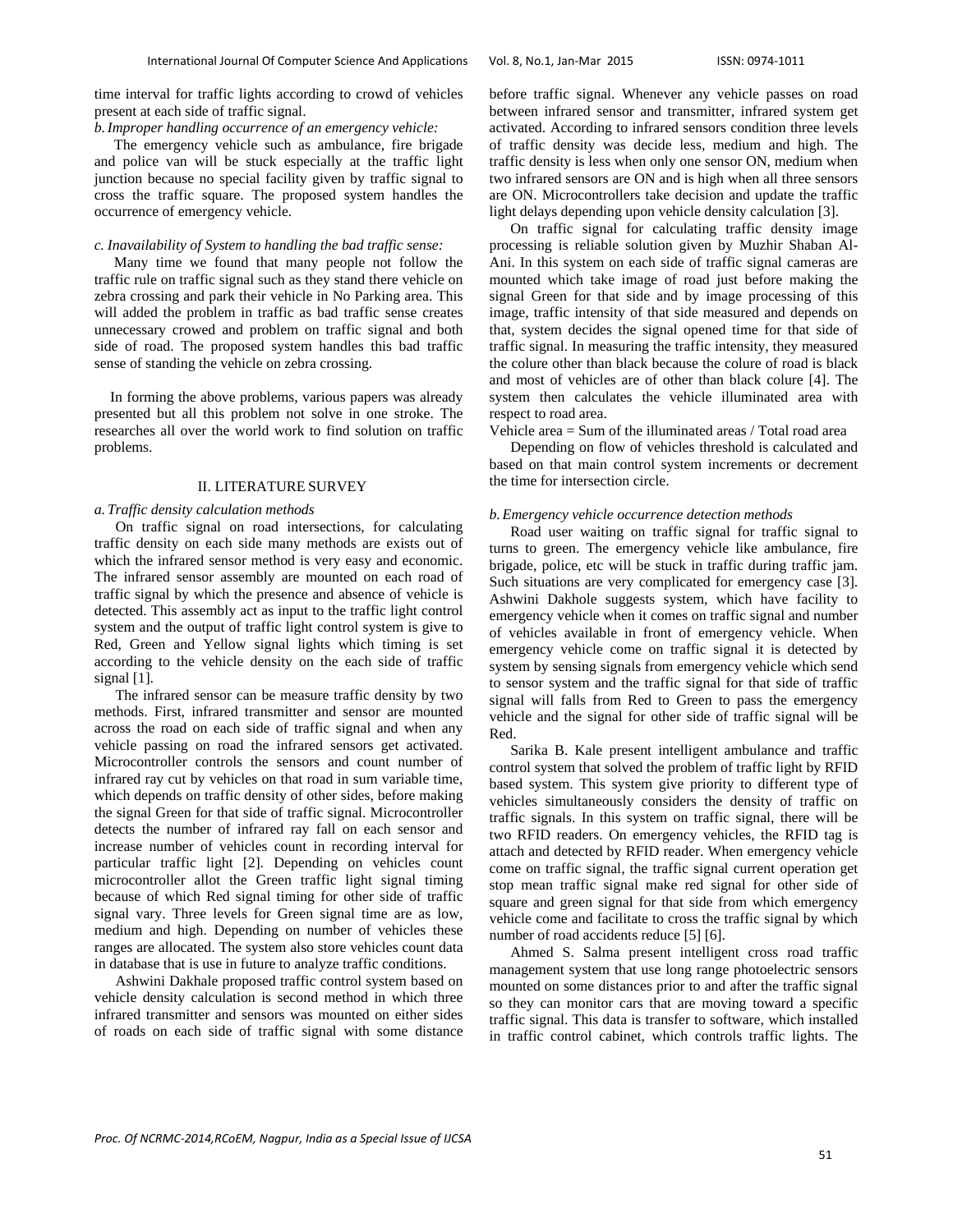sensors are read by system for calculation of relative weight of each road they apply algorithm. According the systems open overcrowded traffic for longer time than time given for other traffic that have less traffic density. In contingency cases like occurrence of police cars, ambulance, fire trucks occurrence on traffic signal that require opened road. Such contingency case can be solved by two way: first, RFID tag are install in specific vehicle which require service and it is detected by RFID reader located before traffic signal and the system open road for specific vehicle. Second, mobile device is give to emergency vehicle driver that send specific radio signal to central control system to open the road.

Amnesh Gael presents paper on traffic signal system that were based on wireless sensor network in which traffic intersection communicate with neighboring traffic intersection to prioritize traffic clearance for emergency vehicles. Between road intersections sound sensors are installed, which help to give information about movement of emergency vehicle. The sound sensor detects sound whenever any emergency vehicles pass on road and send signal to next intersection point to clear the traffic. Sometimes when two or more than two side of traffic intersection loaded with emergency vehicle in such cases system give priority to that side from which system receive first message about emergency vehicle coming. The intersection system maintain information in memory about emergency vehicle event trigger and as one way will clear system switch to other side of intersection so the traffic will pass on.

#### *c. Vehicle detection in No Parking space*

With increase in world population and vehicle production by companies, large parking spaces require in traffic system. In cities, many time the driver park vehicle in No Parking areas by which other vehicles and peoples suffer. In such situations, traffic control authorized must have to take some quick action against vehicles, park in No Parking space. Amin Kianpisheh presents paper in that, system detect car park occupancy or car improper park. For detecting, system use ultrasonic detector. The system also display the available parking as it senses vehicle enter in parking area. Ultrasonic sensor use reflected energy transmitted by ultrasonic transmitter to analyze the status of parking space [9]. The ultrasonic sensor and transmitter mounted on selling of parking space and as any vehicle park on that parking space it detected by measuring the distance of reflecting space.

# III. COMPARATIVE STUDY

For measuring traffic density use of infrared sensors is very simple and economical solution but in such system, many difficulties arrive after which the system performance degrades. Example, in paper [2] the microcontroller count the number of time infrared ray come on infrared sensor. So system count only vehicle and not consider the size of vehicle. So for any type of vehicle whether it will be two wheeler, car or truck, system allot same amount of time to cross the traffic signal square. In use of infrared sensor one more difficulty arrive is, in situation when two or more than two vehicle pass on road side by side and cut infrared ray simultaneously. In such situation the system count only one vehicle because system count one vehicle for one time infrared ray cutting. In paper [2] and in [3] one common problem arrive is, the infrared transmitter and sensors are mounted on road on place where they can easily senses the vehicle presence when the signal for that side of traffic signal square is red. But on such places many times the number of unusable objects are come between infrared transmitter and sensor by which sensor are not capable to sense the infrared ray for time up till object present in front of sensor. Out of many solutions image processing is very efficient idea to calculate traffic density in which picture is taken by camera on each side of traffic signal square. The image processing help in measuring traffic density on each side of traffic signal square and accordingly traffic signal decide the time of Green signal for that side.

In detection of emergency vehicle the use of RFID technology is secure solution by which we can give priority to different types of vehicles like ambulance, police van or to fire bridged [5] [6]. However such system will not automatically detect the side of square from which emergency vehicle occurs on traffic signal square. Also RFID tag in emergency vehicle transmit only identity information to RFID reader install on traffic signal square and for transmitting other information like the information of side of traffic signal square where vehicle will want to go, another wireless technology require. Over this we found solution in which we use RF module on traffic signal square and in emergency vehicle. By which the vehicle RF module transmit identity information and turning decision information when emergency vehicle come on traffic signal square and driver press turning light button, microcontroller on traffic square receive this information by RF module. For finding the side of square from which the emergency vehicle come on square sound sensors are install on each side of square, which detected sound of emergency vehicle before it rich on traffic signal square. From this information, traffic signal system decides whether to glow green signal or not for side of square from which emergency vehicle come to traffic signal square.

In use of ultrasonic sensor for detecting vehicle in No Parking space have some advantages are low cast and easy installation but they have some disadvantages also like ultrasonic sensors can cover less parking space and they can use most of times in indoor applications. The ultrasonic sensors are sensitive to temperature changes and to extreme air turbulence [9]. Out of many solution for detecting any vehicle in No Parking space image processing is highest efficient solution. For which the camera is install on place, so that it can cover the whole area of No Parking. From images of this area, microcontroller finds the vehicle in No Parking area so the system can take some action against that vehicle.

## IV. PROPOSED SYSTEM

With the increases of traffic, present traffic control system face lots of problems such as problem in proper management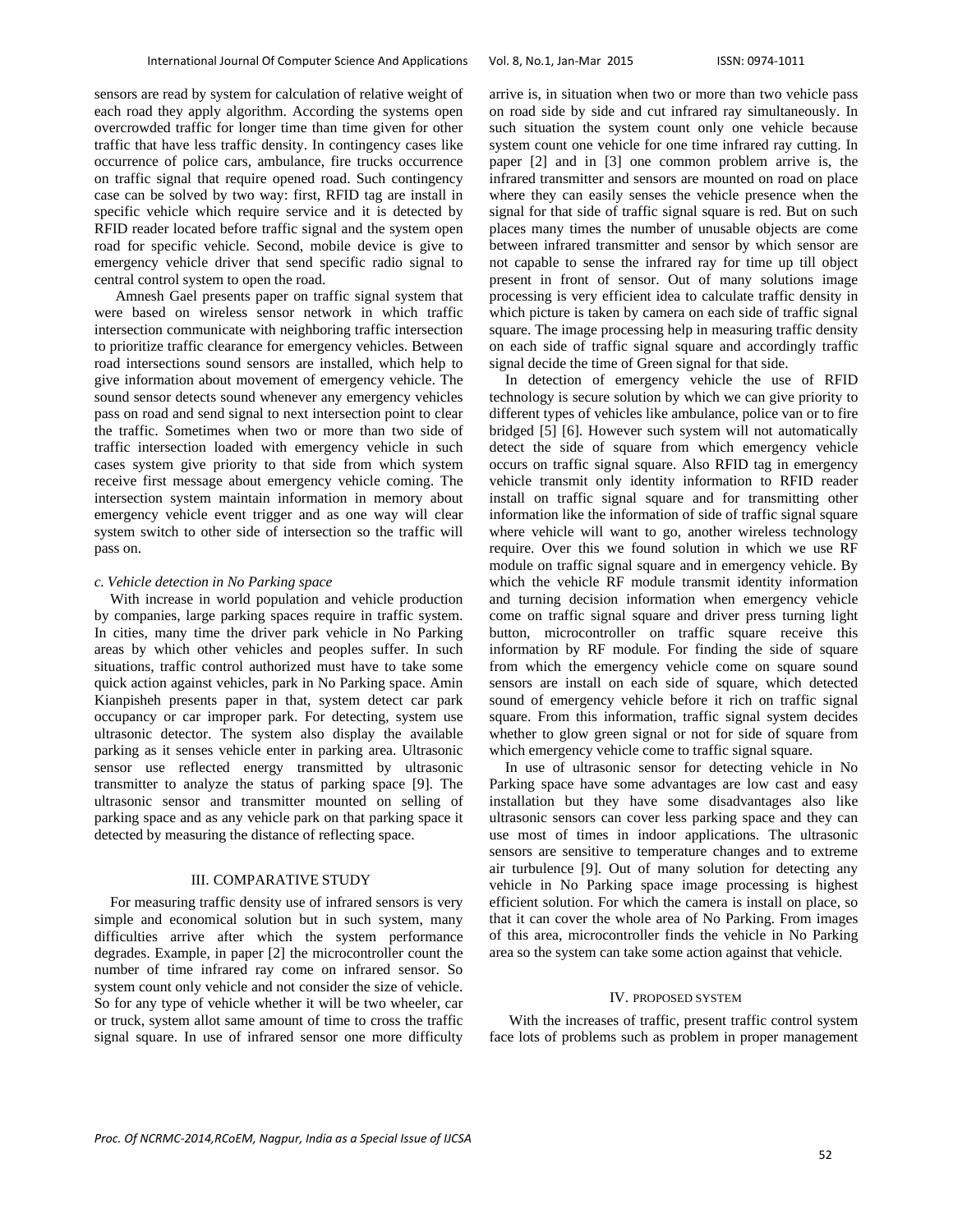of traffic and congestion of traffic, thus there acute need to make proper changes in present traffic control system. This system is based on the work of present traffic problem and how to overcome this problem. In which system provide the solution of various traffic problems by using various electronic element such as RF modules, Camera, GSM module, Micro controllers, Sound sensors and LCD display etc. The entire system is divides into three modules.

# *a. Intelligent Traffic Signal Square*

 In first module, we develop the intelligent traffic signal square which measure the traffic density on each side of square by image processing in which picture is takes by cameras of each side of square just before making signal green for that side of traffic square. By the result of image processing traffic signal square, get information about traffic density whether is low, medium or maximum. Further this information use to proper management of time of traffic signal. While signal red for each side of traffic square, system also find the occurrence of vehicle on zebra crossing by image processing and if any, system alert by buzzer and if the vehicle not move from zebra crossing in some predefined time, the message will be display on control cabinet of square.

# *b. Maintenance of emergency vehicles on traffic signal*

 In second module we solve the problem of mishandling of emergency vehicle such as ambulance, fire bridges, minister vehicle etc. when it come on traffic signal square and take long to cross the square. In this system when emergency vehicle comes to traffic signal square it is detected before it reached on the traffic signal square by RF module, which install both on traffic square and on emergency vehicle. The side of square from which emergency vehicle come is sense by sound sensors, which is install on each side of traffic signal square. On the detection of emergency vehicle, traffic square senses the turning decision of emergency vehicle and if the emergency vehicle turn to his own side (in India is left side) there is no need of glowing the green signal for that side from which the emergency vehicle coming. In such cases the traffic square not glow the green signal for that side and traffic square worked normal operation. But if the emergency vehicle want to cross the traffic signal square the traffic signal square senses and make green signal for that side from which emergency vehicle coming and red signal for other side and emergency vehicle go through the traffic square.

## *c. No Parking alert system*

 In last module, we solve the problem of vehicle park in No Parking places, where system find vehicle in No Parking by image processing in which image is taking by camera in No Parking place. The LCD display placed in No Parking area which show the nearest parking place to the vehicle when any vehicles come to No Parking place. The system alert the vehicle driver by buzzer and wait for some short time and if the vehicle not move from that place the system message to traffic control office by using GSM module, so they can take some action against that vehicle.

# V. CONCLUSION

We introduced such a system, which is a very dynamic approach for solving traffic system problems. This system use traffic signal time efficiently which will help to reduce the wastage of time and it also facilitate to emergency vehicle for crossing the traffic signal without too much hurdles. Further this system include the alert system which help to know the Vehicle Park in No Parking areas and also vehicle stands on zebra crossing on traffic signal.

On as final explanation as working we find that on the occurrence of emergency vehicle firstly it is detects and then traffic control system make adjustment in time and traffic signals on traffic square and give proper time to cross signal for that side from where the emergency vehicle arrive. In the given traffic control system the traffic square measure traffic density on all side of traffic signal square and then accordingly decide the time of green signal for each side. Thus for the side where the low traffic density found the traffic signal square system glow green signal for less time for that side and for high traffic density system glow green signal for large time. The given systems also act as the No Parking alert system in "No Parking" area. In which it first detect the vehicle stand in "No Parking" area and then alert the vehicle driver by making sound, further if it vehicle not moves from "No Parking" area system immediately send message to an authorized number which was already stored in the system for future action on No Parking. The given systems also have a solution over the bad traffic sense of people on the traffic signal. Such as when the signal is Red, then the people come and stand their vehicle on zebra crossing. Then the system find the presence of any vehicle on zebra crossing and then system firstly alert by making sound by buzzer and if the vehicle not move system give message to authorized person on traffic signal for further action on such bad traffic sense.

# **REFERENCES**

- [1] Vishakha S.Thakare, Snehal R.Jadhav, Sananaj G.Sayyed, Poonam V. Pawar "Design of smart traffic light control using embedded system", IOSR Journal of Computer Engineering, Volume 10, Issue 1,page no 30-33, March-April 2013.
- [2] Promila Sinhmar "Intelligent traffic light and density control using IR sensors and microcontroller", International Journal of Advanced Technology & Engineering Research (IJATER), VOLUME 2, ISSUE 2, page no 30-32, March 2012.
- [3] Ashwini Y. Dakhle and Mrunalini P. Moon "Design of intelligent traffic control system based on ARM", International Journal of Advance Research in Computer Science and Management Studies, Volume 1, Issue 6, page no 76-80, November 2013.
- [4] Muzhir Shaban and Khattan Alheeti "Intelligent traffic light control system based